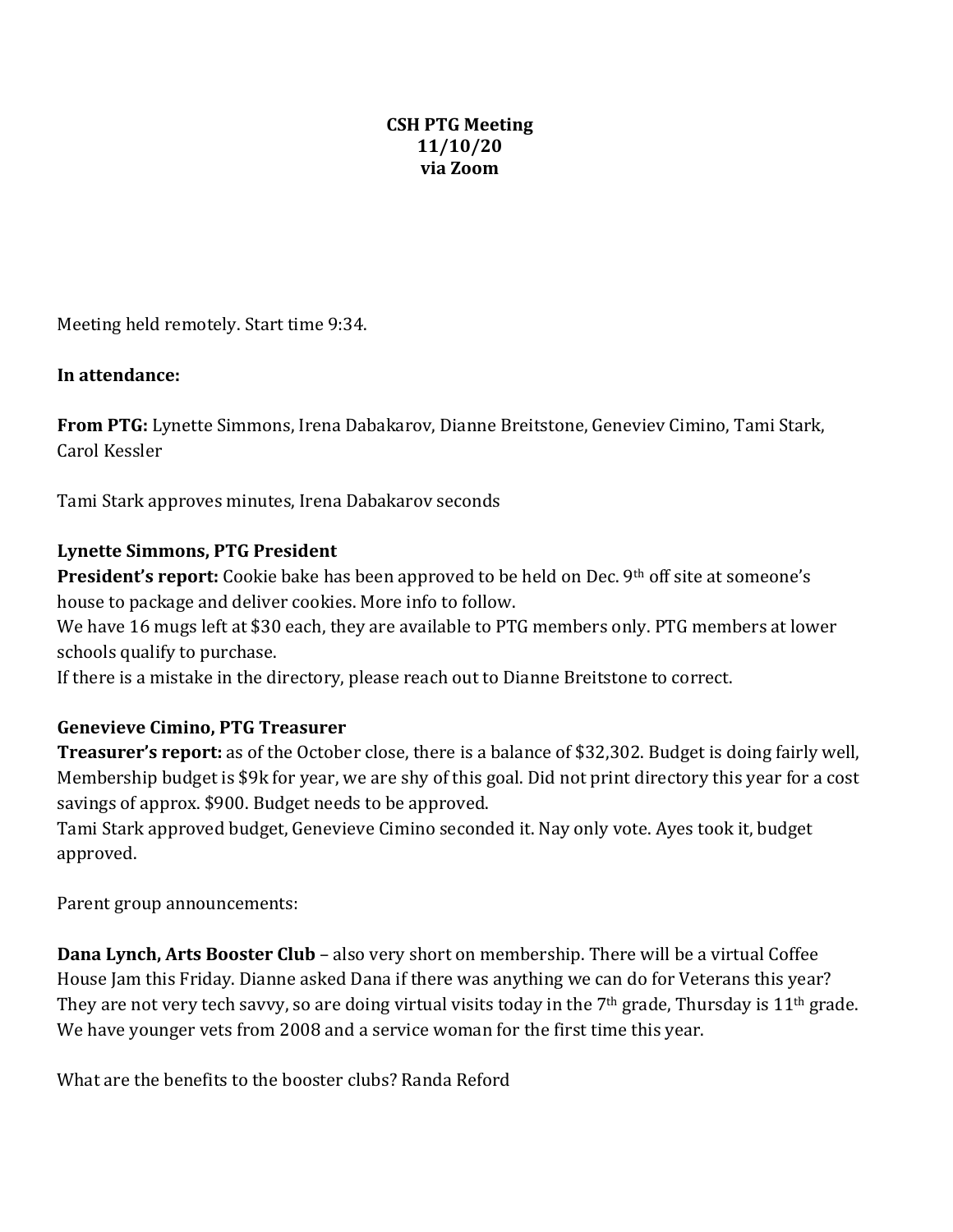Dana Lynch: The Arts Booster Club supports student's work via Grok, fine arts, creative writing, the fashion show, helps out at shows with refreshments, ticket taking, handing out programs, arranges for dinners, Jazz night, supports the a capella group, administers the scholarship program (10) seniors \$500 each). Also helps with the advertising for the Ir and Sr high school plays and musicals, and in purchasing hallway plaques, and marching band uniforms.

Cultural Arts Booster Club adds cultural exposure to students at the school in terms of programs, speakers, dance, International Night, Night of the Living Museum, etc. all during the day.

**Edina Bobelian, CSH Educational Foundation**: The foundation is having a fundraiser on Dec 8th from 11am to 1pm, at Tori Birch Manhasset. Go shopping either by phone or in person, make purchases, and 20% of the sales go back to the Educational Foundation.

**Diana Gileno, Vice President, SEPTO, Secretary of FOCUS:** both are still meeting regularly. SEPTO just held a program led by pediatric occupational therapist Pamela Lawson, and will be publishing a newsletter soon.

FOCUS will be reaching out to new families via the PTGs to introduce themselves and explain who they are and what they offer.

**Denise Campbell, Assistant Superintendent for Student Services and Human Resources:** With the holidays approaching, district families have many questions re: travel and quarantining. There is a new update re: the state travel advisory. As of Nov. 3 – every state is now on the list with the exception of those that border New York State. Please refer to the district-wide e-mail sent out on Nov 4 where the travel and quarantining guidance is outlined, or our website on the main page under the "Reopening of Schools" link. It is unclear how the state plans to check compliance, it is possible that toll booth operator may ask for a negative return test upon arrival in New York. Border states are excluded.

When a positive case is reported, the school must advise the Health Dept. Many factors are considered: the occupancy of the school room, occupancy of the student's last day in attendance, ceiling height, safety procedures in place that day - masks, shields, windows open? Filtration system, any anomalies that day? Anyone have their mask off for an extended time that day, extra kids in the class that day? Were the shields down at any point? Was class for longer than 40 minutes for any period that day? Any eating in that student's class that day, for how long, and how? Windows open in classrooms?

The district has their own process, speaks directly to child about their routine that day  $-$  go to bathroom? With anyone? The school speaks with teachers directly for protocol deviation. Any sub that day? Cross reference with attendance. Take bus or drive? How long was drive? Windows open? Any other kids in car with you? The District works in cooperation with the Dept. of Health but they make the decision and tell the district how to proceed, although schools are expected to take an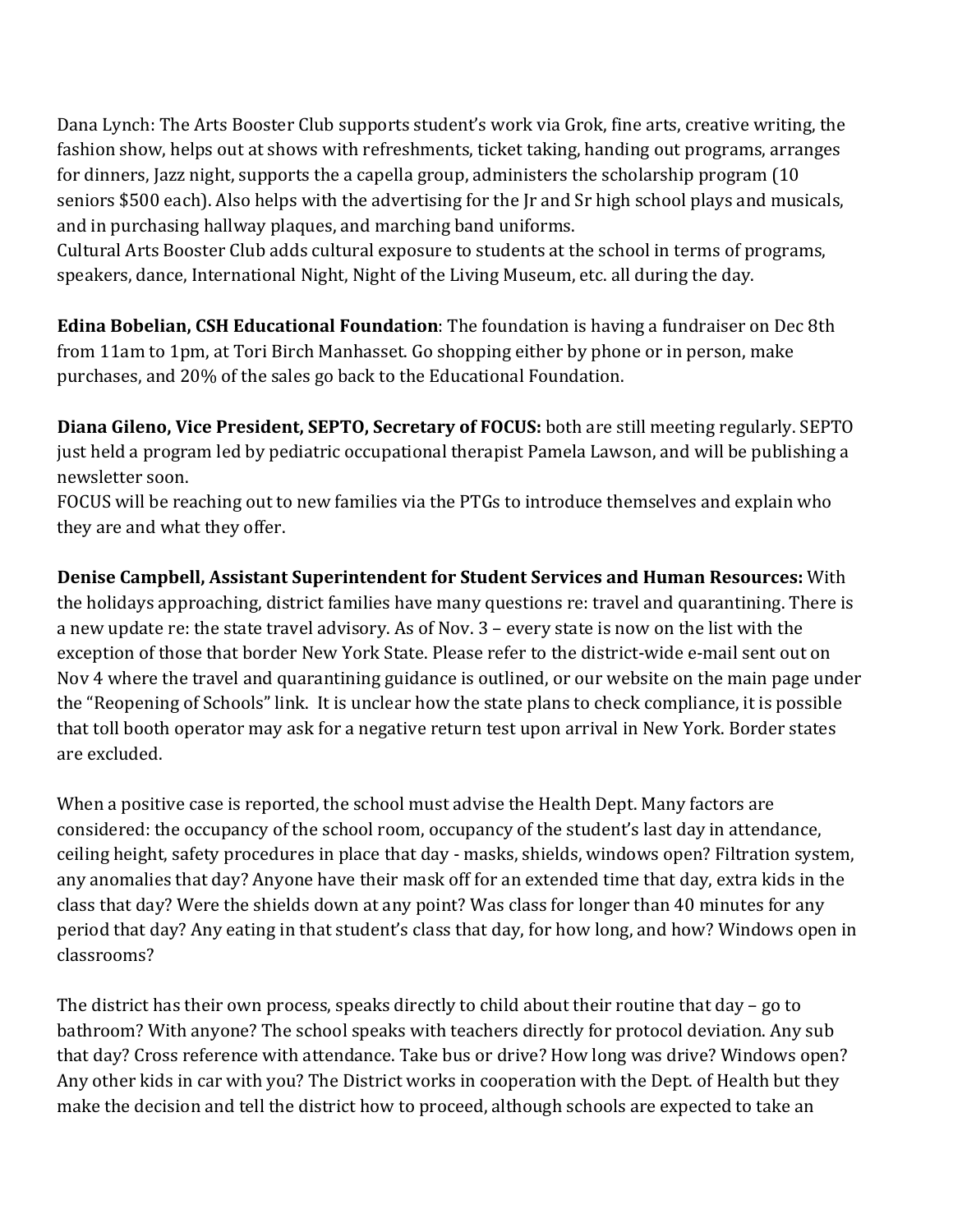active role and use prudent judgment. Our district is in touch with neighboring districts to learn from their experiences. They engage in strict record keeping, and encourage sticking with transportation choices chosen. No parents allowed in schools. The Dept. of Health makes the decision as to virtual only and for what duration. Any visitors in school that day? A negative test does not release you from quarantine and allow a child to return to school. This is because of the incubation period and emergence of symptoms. You must stay quarantined for the 14 day duration. The virus typically emerges between days 2 and 14 and peaks between day 5 and day 10 after initial exposure. When seek a test? When recommended or required or if symptomatic. Not required when you're a contact to get tested. 14 days must be honored. The Dept. of Health will be monitoring those exposed via contact tracers.

Dr. Bolen: the more contact with attendance office and school nurse the better, so we can provide you with the correct quarantine length, obtaining information that the school needs, etc.

Denise Campbell: When quarantine is over, the contact tracer will send you paperwork. Family members should also be quarantined, a good friend, no. Quarantining comes when you've had direct exposure to someone who is positive.

Irena Dabarakov asks if a child has a mild fever, should I keep my others home?

The Dept. of Health's standard is a fever is 100 degrees or more. 24 hours fever free without fever reducing medications is the standard, now it's being pushed to 48 hours. School can't tell anyone to stay home in this scenario, up to the parent. Our nurses at the school can speak with your pediatrician if necessary. Always err on the side of caution. The school is concerned about what will happen after the holidays.

Genevieve Cimino: how will this process play out if all the high school students are attending in person? 

We have eight weeks of good, solid experience in executing COVID procedures. Older kids are more controllable in terms of their behavior in cooperating with protocols. There is less student talking in the upper school. The odds aren't necessarily doubled if the student population is doubled. Numbers are increasing in the general population of the county, and the holidays are approaching. When people don't cooperate with the safety protocols the numbers rise and the schools become vulnerable. 

**Dr. Bolen, Principal, CSH Jr./Sr. High School:** first quarter of instruction ended Friday, second started yesterday. Opened for questions. What's happening with Mr. Bongino's sports proposal to Dr. Fenter? Not sure. Jan. 4th is tentative sports start date.